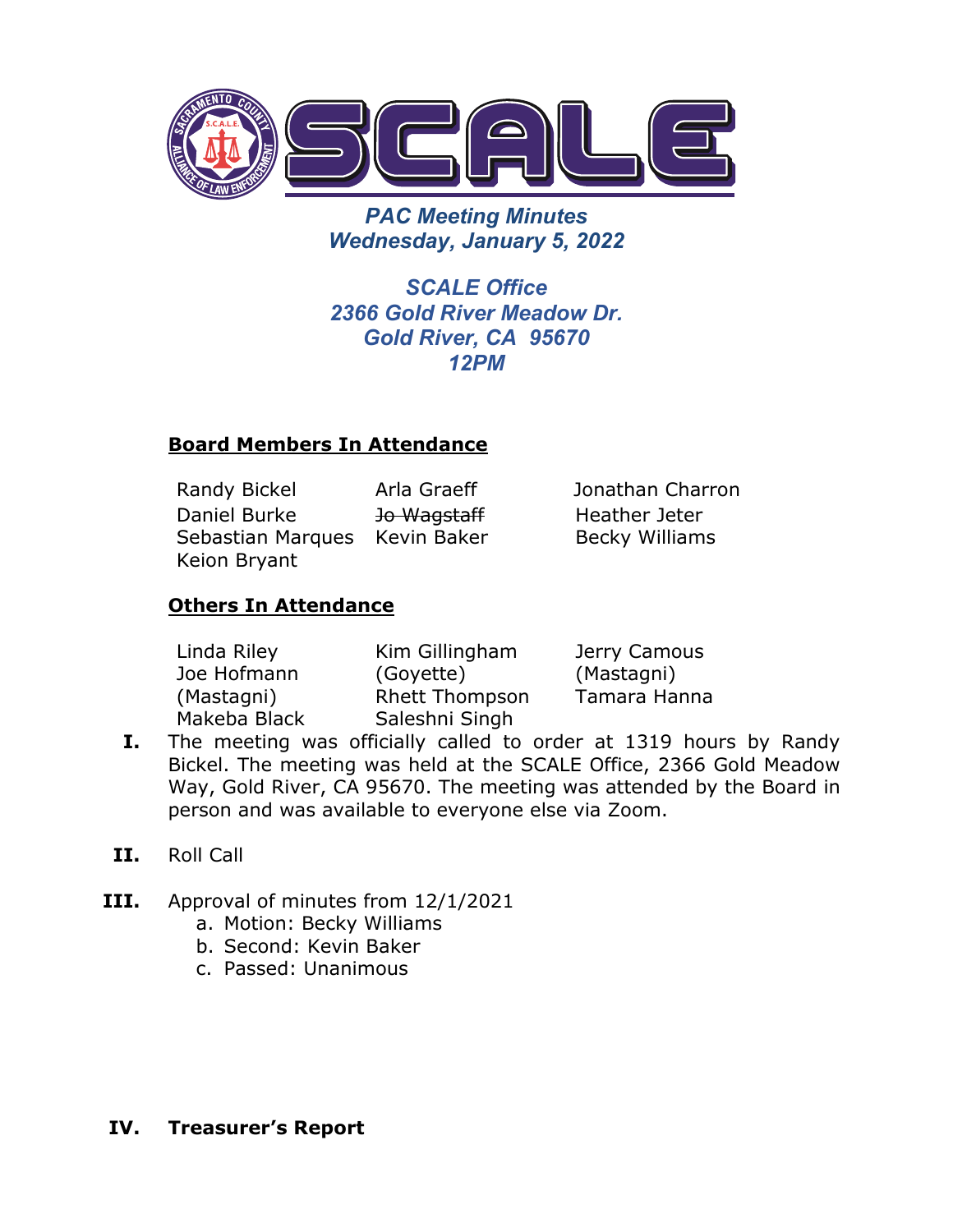#### **Note: This was read into the minutes during the Board Meeting. Accounts (12/31/2021)**

General Fund 6222 70,362.50 Legal Defense Fund 3903 89,510.50 PAC Fund 3911 19,700.62 Savings 7915 201,388.21 Wells Fargo Office Acct. 981.51 Debit Card Acct. 1,238.64

**Total 383,181.98**

# **Fidelity (12/31/2021) 265,759.49**

## **Total Cash and Investments 648,941.47**

Motion: Jonathan Charron Second: Heather Jeter Passed: Unanimous

### **V. Old Business**

A. 2022 Primary Elections Forum

- a. Randy has received an official request from Thien Ho seeking an endorsement in support of him as the District Attorney.
- b. Alanna Mathews will not be seeking monetary support from SCALE, but would accept an endorsement.
- c. Since many members are directly impacted in multiple ways by who will be the next DA, we have agreed to still have both candidates answer some questions in a virtual forum that can be viewed via Zoom. We will structure this to have them individually speak and answer questions from the membership.

## **VI. New Business**

- A. Guest Speaker Mayor Pro Tem Angelique Ashby Senate District 6 Candidate
	- **a.** We will have her come to speak in February. Due to a COVID exposure, she was unable to attend this meeting.
- **B.** Sheriff Candidates
	- **a.** Randy has a couple of scheduled meeting with the incoming SPOA president to discuss 4850 time for the Rangers and about the sheriff candidates.

### **VII. Adjournment**